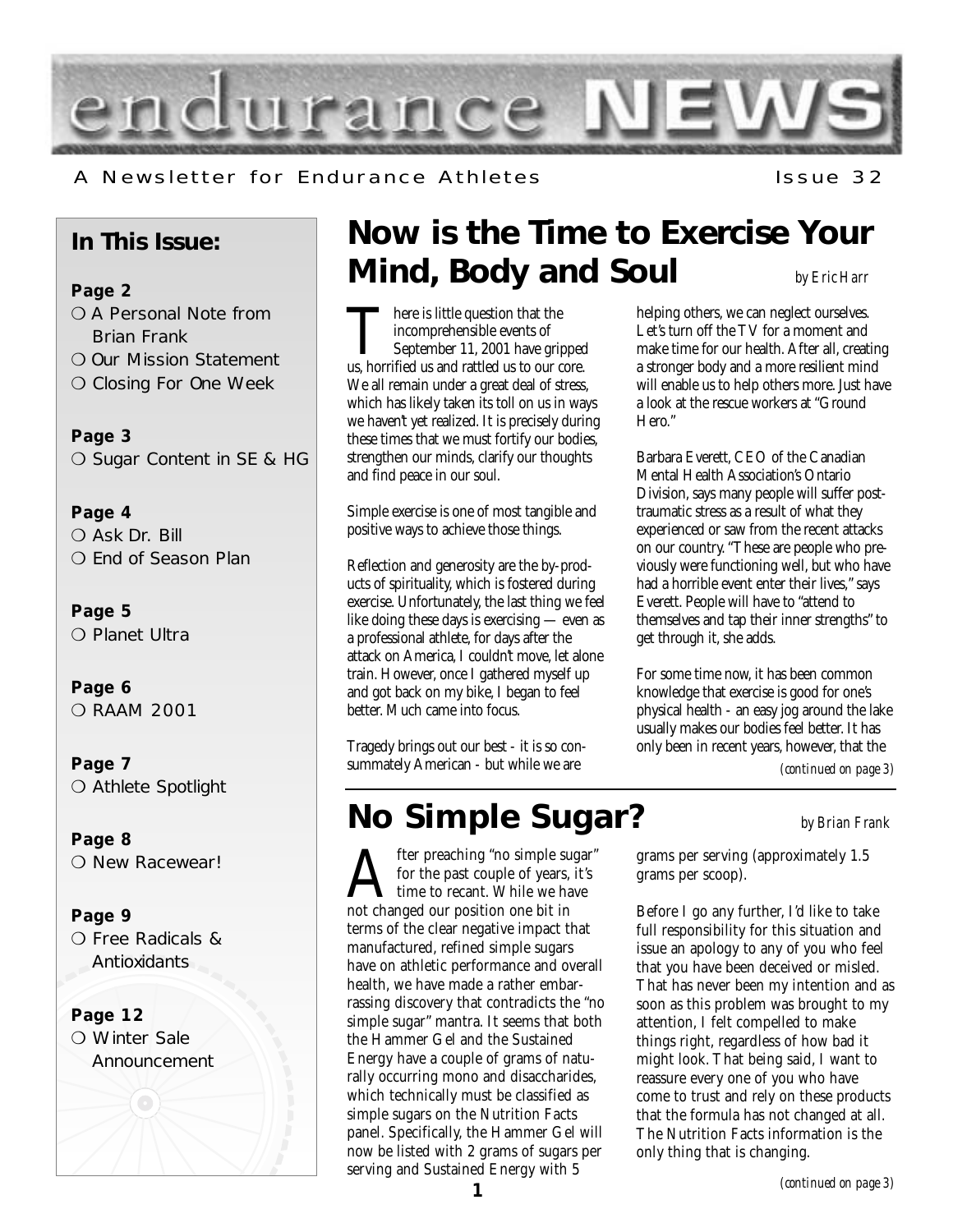**Endurance NEWS** www.e-caps.com A Newsletter for Endurance Athletes

### **A Personal Note**



**from Brian Frank**

**Welcome** to the 32nd issue of *Endurance News*. As you can see, we have a completely new look and feel. This is thanks to Susan, our new graphic artist. I had originally intended to use this space to tell you about all of the great things going on here, the tremendous growth we have experienced and the big plans I have for the future, but it all seems rather insignificant in light of the catastrophic events of September 11th. By now, there is nothing to be said that hasn't already been said. We are all deeply saddened, hurt, frustrated and angered and so many more emotions that are nearly impossible to verbalize. I have included Eric Harr's article as our lead story because it so aptly reflects the feelings that I have and that I think the majority of the athletic community has in regards to these events and what our response should be.

Like everyone, after much contemplation and re-examination of my priorities, I have come to the inescapable conclusion that whether I'm ready or not, life goes on. The innocence has been lost, but we must continue to live our lives as best we can. Maybe by the time we get ready to put together issue #33 I'll feel like updating you all on the goings on at E-CAPS and Hammer Nutrition in 2001. Until then, I hope you enjoy this issue.

Bringink

### **Closing For One Week** *by Brian Frank*

The offices of E-CAPS &<br>Hammer Nutrition will l<br>for the week between Ch<br>and New Years. Hammer Nutrition will be closed for the week between Christmas and New Years.

Since 1987 E-CAPS, and since 1995 Hammer Nutrition, has never been closed for more than a day besides weekends. New Years Day, Memorial Day, 4th of July, Thanksgiving and Christmas have been the only week days that we were not open for business. After another record-setting year and a very hectic summer season, I have decided to give

**LOOK FOR our new, full color logo wear catalog in your mailbox by early**

**December. It will feature all of our new styles as well as our other clothing and accessory offerings. See related article on page 8.**



my entire staff a break so they can travel to spend the holidays

with family or just relax a bit during the hectic holiday season.

Our offices will be open for business as usual through Christmas Eve, December 24th. They will be closed beginning on Christmas morning, December 25th, and will reopen on Wednesday January 2nd for business as usual.

> **PLEASE NOTE: We are discontinuing the use of our post office box on all correspondence. All future correspondence should be addressed to 4952 Whitefish Stage Road, Whitefish, Montana 59937. Thank you!**

### **Mission Statement**

The objective of Endurance News is to provide you, the serious endurance athlete, with a valuable resource that you will find to be informative, educational, thought provoking and helpful in your ongoing pursuit of optimum performance and health.

Endurance News features insightful articles on diet, nutrition, training and other topics of interest for endurance athletes — written by myself as well as professional and elite amateur athletes, and other experts in the area of nutrition and exercise. In addition, Endurance News will include articles highlighting new and existing E-Caps products and how to get the maximum benefits from them.

In reading this and future issues, please remember that the views expressed in this publication will always be biased in favor of a healthy diet, hard training that emphasizes quality over quantity, and prudent supplementation to improve health and performance. But above all, we at Endurance News believe there are no short cuts, and success can only come from hard work.

*Brian Frank E-Caps Co-Founder*

Legal disclaimer: The contents of Endurance News are not intended to provide medical advice to individuals. For medical advice, please consult a licensed health care specialist.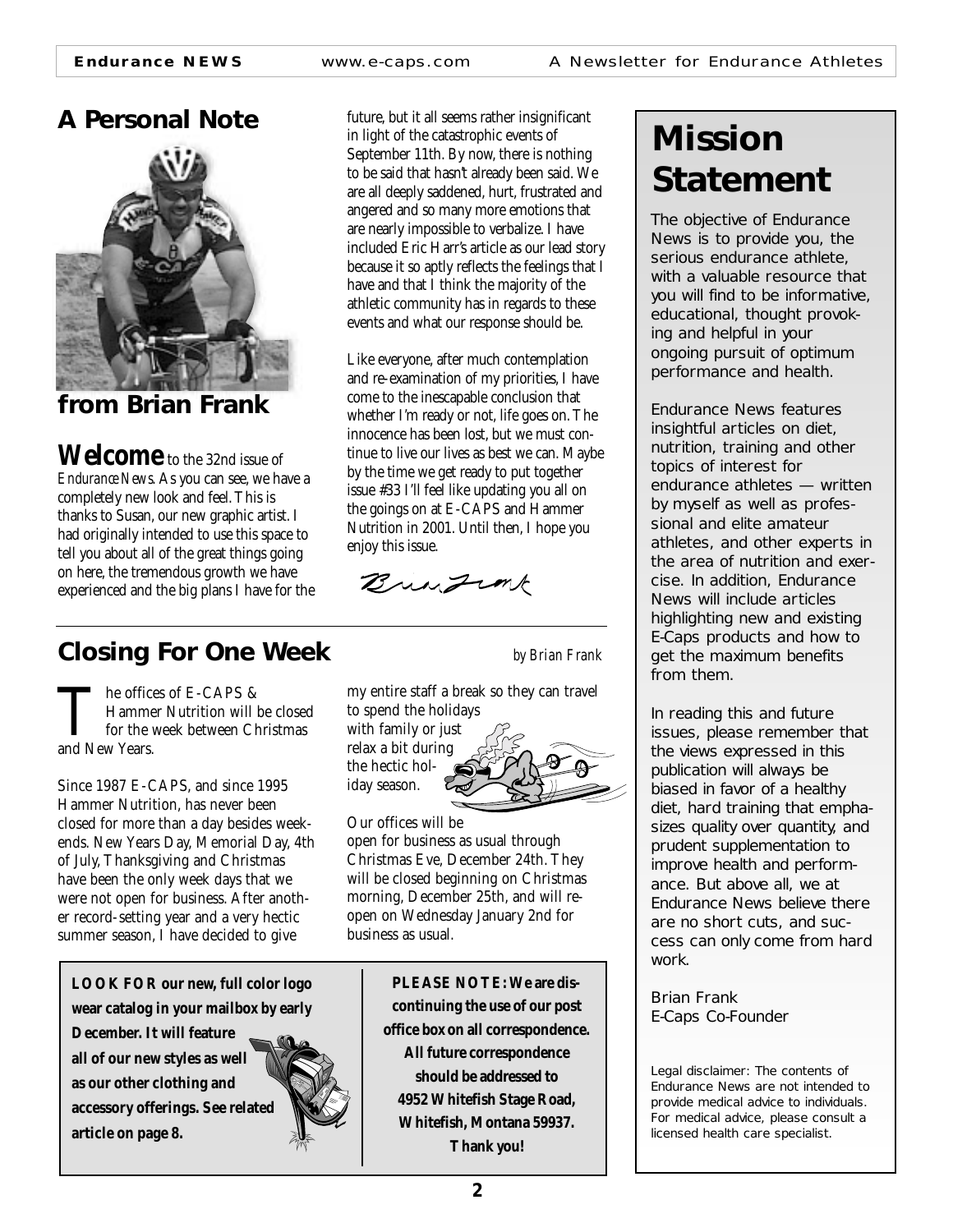### **SUGAR CONTENT IN SUSTAINED ENERGY and HAMMER GEL**

*by Dr. Bill Misner Ph.D. & Steve Born*

Sumple sugars are mono- [single] -<br>
Saccharides or di- [two] - saccha-<br>
3-or-more-together are called "carbohyimple sugars are mono- [single] saccharides or di- [two] - saccharides. Any other sugars linked drates" or "other carbohydrates."

The SUSTAINED ENERGY formula's di- & mono- saccharide content is from three specific maltodextrins (complex carbohydrates) and presents a 7.4% sugar content from mono- and di- saccharides, which are interpreted as simple sugar content *adjoined to 92.6% long-chained carbohydrates*. Again, these are not simple sugars added to the formula, they are *naturally occurring* as part of the specific complex carbohydrates used in SUSTAINED ENERGY.

Each three-scoop serving of SUSTAINED ENERGY contains: 338 calories 1 gram Total Fat 0 grams Saturated Fat 0 mg Cholesterol 73 grams Carbohydrates 0 grams Dietary Fiber 5 grams Sugar 10.5 grams Protein 100 mcg Chromium Polynicotinate 100 mg L-Carnosine 50 mg L-Carnitine Complex 50 mg Choline Complex

The complex carbohydrates that comprise HAMMER GEL are from a specific maltodextrin and Energy Smart®. Each serving of HAMMER GEL, as a naturally occurring part of the maltodextrin complex and Energy Smart® sweetener and, if applicable, in the fruit purees or concentrates contains 2 grams or less per serving.

The Fructose content of the small percentage of Energy Smart® used ranges between 15-20% by weight in product sample. It should be noted that this source is Levulose, not like HFCS [high fructose corn syrup], which metabolizes as elevated triglycerides. **Levulose from natural fruit juices follows a metabolic pathway increasing blood glucose values, not triglycerides.**

*(continued on page 5)*

#### *(No Simple Sugar - continued from page 1)*

Furthermore, you also have my word that my main goal for the Hammer products has not changed at all. I am still 100% committed to developing fuels that work for real endurance athletes like you and which have a minimal amount of sugar and no junk food additives.

The important distinction remains that the trace amounts of simple sugar in these products, less than 10% of the total carbohydrate content, are naturally occurring and unrefined — similar to the simple sugars found in fresh fruit and whole foods. Dr. Bill's article in this issue helps to make the distinction between natural simple sugar and industrial, chemically refined simple sugar and how differently our body metabolizes them. The latter is used in energy drinks, gels and beverages because it is cheap and sweet, not because it has any health or athletic performance benefits.

Honestly, this change from a "no simple sugar" to a "less simple sugar" position is a relief for me. The no simple sugar position had made the development of an energy bar or post-workout recovery

drink next to impossible and was just too extreme in certain regards.

Consuming some naturally occurring, unrefined simple sugars are unavoidable and innocuous in moderation and perfectly acceptable after exercise or at mealtime.

Our position can be summed up by saying the less simple sugar you consume during exercise, the better off you'll be.

Secondly, you should still avoid processed simple sugars such as fructose, sucrose and high fructose corn syrup like the plague in your daily diet and especially while exercising. Specifically, you should try to limit your total simple sugar intake to 100 grams per day.



#### *(Exercise - continued from page 1)*

scientific community has accepted exercise as an effective tool to improve mental health.

According to the 1996 U.S. Surgeon General's Report on Physical Activity and Public Health, people who are physically active had higher scores for positive selfconcept, more self-esteem and more positive moods and affects. The report found that physical activity appears to relieve symptoms of depression and anxiety and improve mood.

To understand why, we need to understand the nature of human stress. The human stress reaction in woven into our genetic code and provides us with the strength and energy to deal with imminent danger; it is a self-protective measure. There is only one problem: unlike a caveman being attacked by an animal, fighting and running away are not likely appropriate responses to stressful situations in the modern world.

The result of facing a stressful situation is that our bodies go into a state of arousal but there is usually no place for that energy to go. Our bodies can stay in that state of arousal for hours at a time: you feel your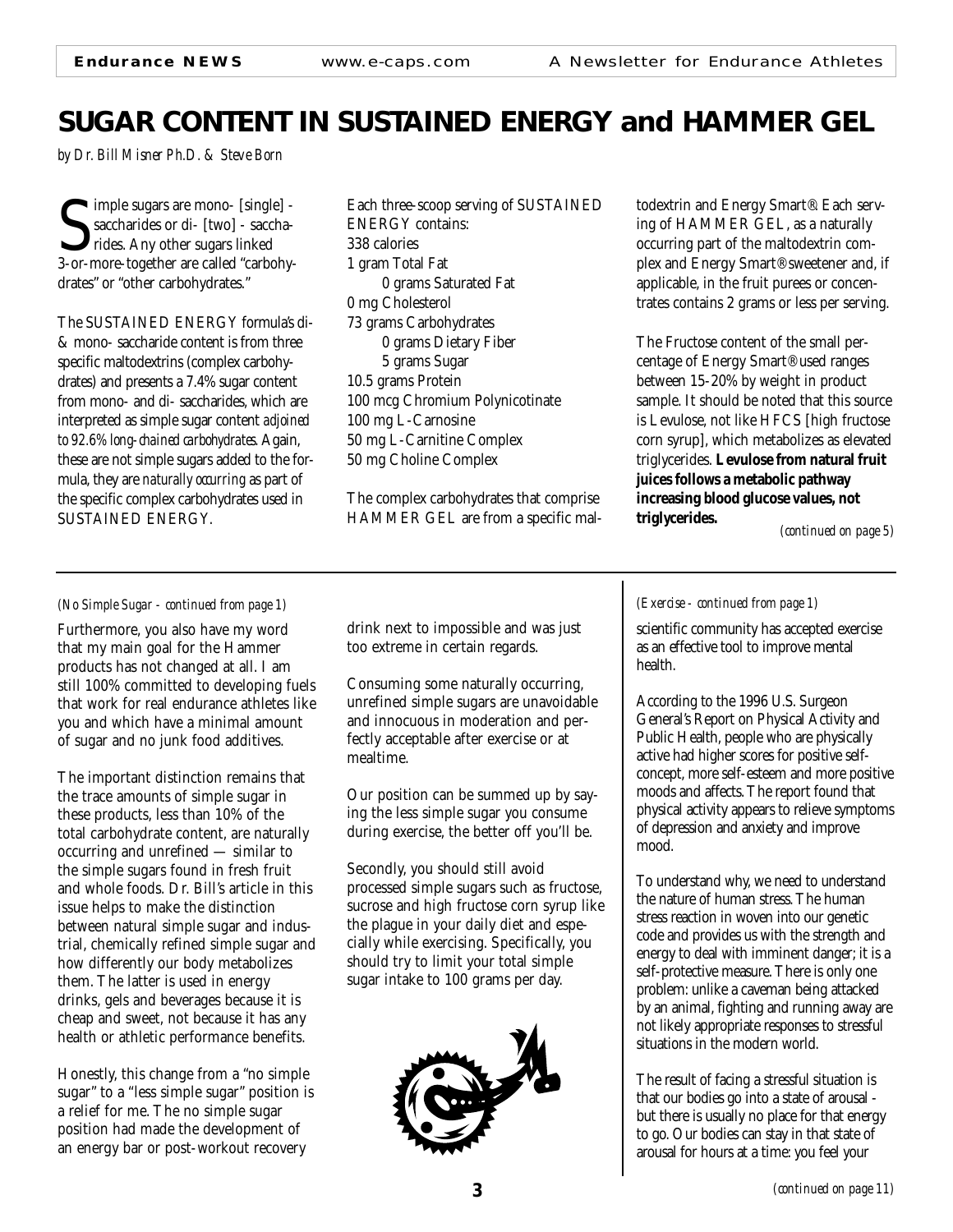### **Ask Dr. Bill ? ? ? ? ? ? ? ? ? ? ? ? ?**

**QUESTION:** I had heard from a friend that there's some research that may link glucosamine with elevated blood cholesterol. He had been told this by an acquaintance of his a few years back, and had no details. However, my friend had stopped taking glucosamine (found in Tissue Rejuvenator) when he found his cholesterol had risen 50 points. Do you know anything about this — if so, what's the current thinking?

**ANSWER:** *According to Dr. Ray Sahelian, M.D. and expert on this subject, "There are NO studies that implicate glucosamine with increased cholesterol levels." I have been asked previously if glucosamine influenced blood sugar levels toward contraindictory hyperglycemia. In this arena also there are no known contraindications to taking glucosamine in those with hyperglycemia, however, no formal studies have been done.*

*The dose of glucosamine, one or two grams a day, is minimal as a sugar source compared to the amounts of carbohydrates found in the foods we consume. Glucosamine is available in two forms, glucosamine sulfate or glucosamine hydrochloride. A review of the scientific literature shows glucosamine is likely to be helpful for many patients with osteoarthritis. I've not seen any reports linking the two with any disorders, however if an individual experiences blood chemistry changes after glucosamine dose, it may be wise to employ a washout then retrial — test the product. If the disorder returns then there may be something of a reaction peculiar to that person, who should avoid concentrated dose use.*

**QUESTION:** Assuming you are well hydrated, is it possible to take too many Endurolytes? If yes, what would be the symptoms of too much sodium in the system? Are there any potential negative side effects of too much sodium during an Ironman?

**ANSWER:** *A relative measure of accurate Endurolyte dose rate is by the influence of isotonic sodium volume when sodium is balanced by other electrolytes. If you take too much sodium distal tissue edema will occur dose dependent. Hands, feet and under the eyelids swelling will abound. Too much sodium intake will increase hormonal "triggers" to stop sparing/recirculating both sodium and fluids telling the kidneys to filter urine specimen to throw off serum fluids with its sodium content.*

*If an endurance athlete consumes between 100 and 600 mg sodium with 240-280 carbohydrate-rich calories in an isotonic 16-24 fluid ounce solute mixture PER HOUR (3-4 divided dose), sodium and fluids will be minimally filtered by kidneys if the athlete is progressing at a pace within his or her aerobic acclimatized "zone." Too much sodium intake begins to occur when an athlete ingests more than 600 mg per hour, though there are reports of athletes using up to 1000 mg per hour with no reported side effects. This is the exception rather than the rule. Body weight water loss should be at least 2%, no higher than 3%, at the finish of an event.*

*Too much sodium can increase edema stores or it can act as a diuretic causing excessive fluid loss through urination or profuse sweating. If your hands, feet and eyes are not swollen, your body weight 2% less than when you started the event and your muscles cramp-free, your Endurolyte intake may be evaluated successful. Too much sodium will also elevate blood pressure in time and with dose, but that may be modified when sodium is restricted after an overdose event. It has been our experience that 85% of all athletes are electrolyte replenished taking one Endurolyte every 20 minutes. There are a few who do well on one Endurolyte per hour. The lady winner of the Leadville 100 mile Ultramarathon won on one Endurolyte per hour. Her physician's two blood tests showed that her serum electrolyte profile was exactly the same after this grueling event as it was before… on one Endurolyte per hour for 22 hours! But she is the exception, as are a few other big fellows who use eight Endurolytes per hour.*

*Yes, you can use too much and do more harm than using too few. I suggest starting with 3 per hour in a 3-5 hour hyperthermic training effort first, then bump it up to four if muscle spasms or stomach cramping are problematic. Be sure not to overhydrate or overeat, a balance of 16-24 fluid ounces with no more than 24-280 calories with three Endurolytes remains a pivotal premise supporting aerobic endurance exercise.*

### **End of Season Plan**

*by Nate Llerandi*

Some of us have raced our last race of the season. For others, the last race is right around the corner. We train hard and focus even harder for that final event, hoping for results that will make all of the sweat and exertion worth the while. But once that race is over, what do we do?

I recommend taking at least two weeks completely off. That's right, no training whatsoever. I used to take a complete month off at the end of every triathlon season when I raced as a pro. Your body and mind need time to recover from the long season. The mental break is actually more important at this time than the physical (if you've been smart with your training plan throughout the year). All internal batteries need time to recharge.

If you're adamant about not taking time off, then I recommend transitioning into sports that aren't primary to your training. Cut back to fewer than 50% of your normal training volume, keep your effort sub-aerobic (below 70%), and enjoy sports/activities you don't normally. For example, run or hike instead of cycling. Or swim instead of running. If you're a triathlete, then avoid swimming/running/biking and instead rollerblade, for example. You're still active, but you are still allowing yourself a break from the normal grind.

If you decide to keep exercising (it's NOT training at this point… be clear on this), then I recommend a five-week transition phase. After that, if you want to get back into your primary sport, ease into it. You'll be surprised how quickly your top level of fitness returns and how excited you are about tackling your training to prepare for 2002.

#### **Happy Training!**

*Nate Llerandi is a former national class swimmer/world class triathlete who, after a five-year retirement from the sport, is getting back into it. He has been coaching since 1990 and creates programs for athletes of all sports and ability levels.*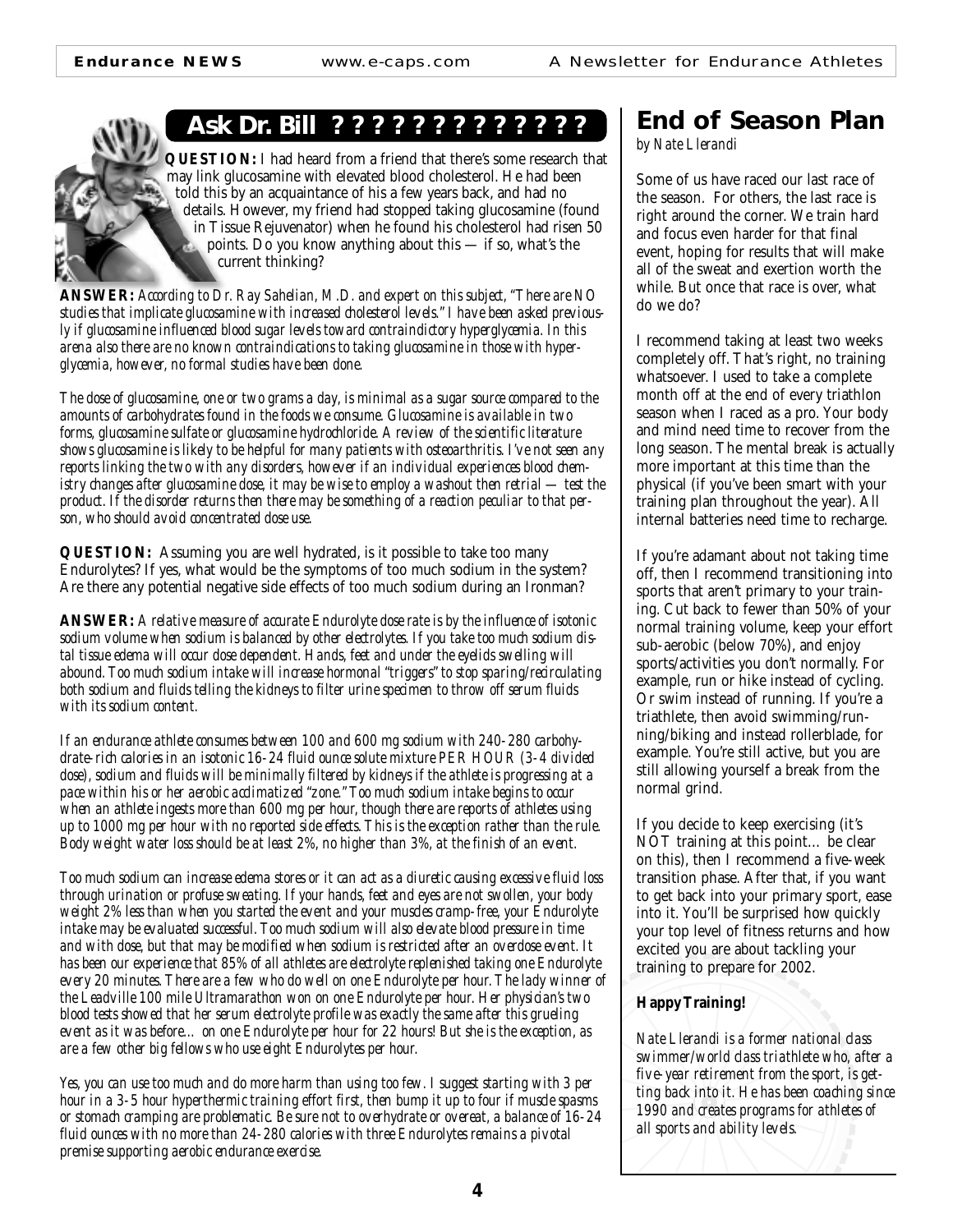**Endurance NEWS** www.e-caps.com A Newsletter for Endurance Athletes

### **PLANET ULTRA Takes Over Southern California**

*by Steve Born*

Augmenting his existing<br>AdventureCORPS ven<br>ultra marathon AdventureCORPS ventures,

long-time ultra marathon cyclist, runner and all around endurance ath-



lete/endurance sports promoter Chris Kostman has formed Planet Ultra. This enterprise has taken over the production and promotion of a large group of century, double century and brevet rides in southern California that were formerly produced by HMP/Badwater Adventure Sports. Kostman, a finisher of the 1987 Race Across America (the youngest to ever finish RAAM), is also the race director of the Badwater Ultramarathon foot race and the Furnace Creek 508 bicycle race.

### E-CAPS and HAMMER NUTRITION

are pleased to be associated with Planet Ultra (as we were with HMP) as nutritional sponsors of all the events. A full list of the scheduled events and ongoing information can be found by subscribing to the Planet Ultra mailing list at: www.PlanetUltra.com/mailinglist/sub.html

Being from California, I've been able to do a good majority of these rides and can tell you that they're a lot of fun. Kostman's events are known to be extremely well organized and well supplied, so if you're ever in the southern California area during any given time and are looking for an excellent cycling challenge, check out one of the many Planet Ultra events.



*(Sugar Content - continued from page 3)*

A serving of HAMMER GEL (slight variations based on flavor) contains:

0 grams Total Fat 0 grams Saturated Fat 0 mg Cholesterol 23-27 grams carbohydrates 0 grams Dietary Fiber 2 grams Sugar 0 grams Protein 18-27 mg Sodium 1-20 mg Potassium 3-7 mg Calcium

#### **FRUCTOSE METABOLISM**

My [Dr. Bill] understanding is that fructose is fructose and the resulting effect is the same when natural fructose is removed from the fruit. **If fructose is consumed in natural state as in a fruit with other carbohydrates, vitamins, minerals and fiber the harmful result in blood markers is minimal***.* A high carbohydrate banana, sweet potato, or other starchy fruits may be a good solid food choice anytime. The more processed, and more "empty-calorie" the fructose, the more harmful it is.

Regarding HIGH-FRUCTOSE CORN SYRUP (HFCS), it's important to know that there are several factors other than fructose to consider. This quote from Zeman's *Clinical Nutrition and Dietetics* (1991) has significance: "High-fructose corn sweetener is composed of 'corn sugar' (primarily glucose) and fructose. HFCA contains 42%, 55%, or 90% fructose. The remainder in each case is predominantly glucose. Indications are that the action of HFCS on plasma glucose and insulin is the same as sucrose." (See: Akgun S, The effects of sucrose, fructose, and high-fructose corn syrup meals on plasma glucose and insulin in NIDDM subjects. Diabetes care 8:279. 1985.)

#### **FRUCTOSE SUPPLEMENTS: DR. MIRKIN TELLS US, "THERE ARE NO HEALTH BENEFITS"**

"Entrepreneurs try to convince diabetics to use fructose in place of regular table sugar. Recent research shows that taking large amounts of fructose can harm a diabetic. Entrepreneurs try to sell fructose to diabetics, claiming that it doesn't require insulin to enter cells. Diabetes occurs when the body lacks insulin or cannot respond to insulin. Insulin is supposed to drive sugar from the bloodstream into cells. When insulin does not do its job, the sugar, glucose, accumulates in the bloodstream, causing a diabetic to feel sick and weak and even pass out. So, some people incorrectly recommend that diabetics take fructose because it can get into cells without insulin.

However, in the intestines and the bloodstream, fructose is converted to the sugar, glucose, and a diabetic gains no health benefit. A recent study shows that large amounts of fructose can cause blood triglyceride levels to rise very high. It blocks the body's ability to respond to insulin, so even more insulin is required and it causes blood pressure to rise.

So, not only is fructose of no benefit to a diabetic, it can also cause harm. Diabetes causes blood sugar levels to rise too high which causes severe nerve damage. The treatment of diabetes is to keep blood sugar levels from rising too high by restricting dietary fat, loosing weight if overweight, and exercising. It is not treated by taking fructose."[1, 2]

#### **REFERENCES**

**Back issues of** *Endurance New***s are available online. Point your browser to www.e-caps.com/oncall/enews.cfm**

<sup>[1]-[</sup>Dr. Gabe Mirkin on Fitness-Report #6199 5/15/94.] [2]-High-Fructose Feeding Elicits Insulin Resistance, Hyperinsulinism, and Hypertension in Normal Mongrel Dogs. Author FJ Martinez, RA Rizza, JC Romero. Hypertension 1994 (April); 23(4):456-463.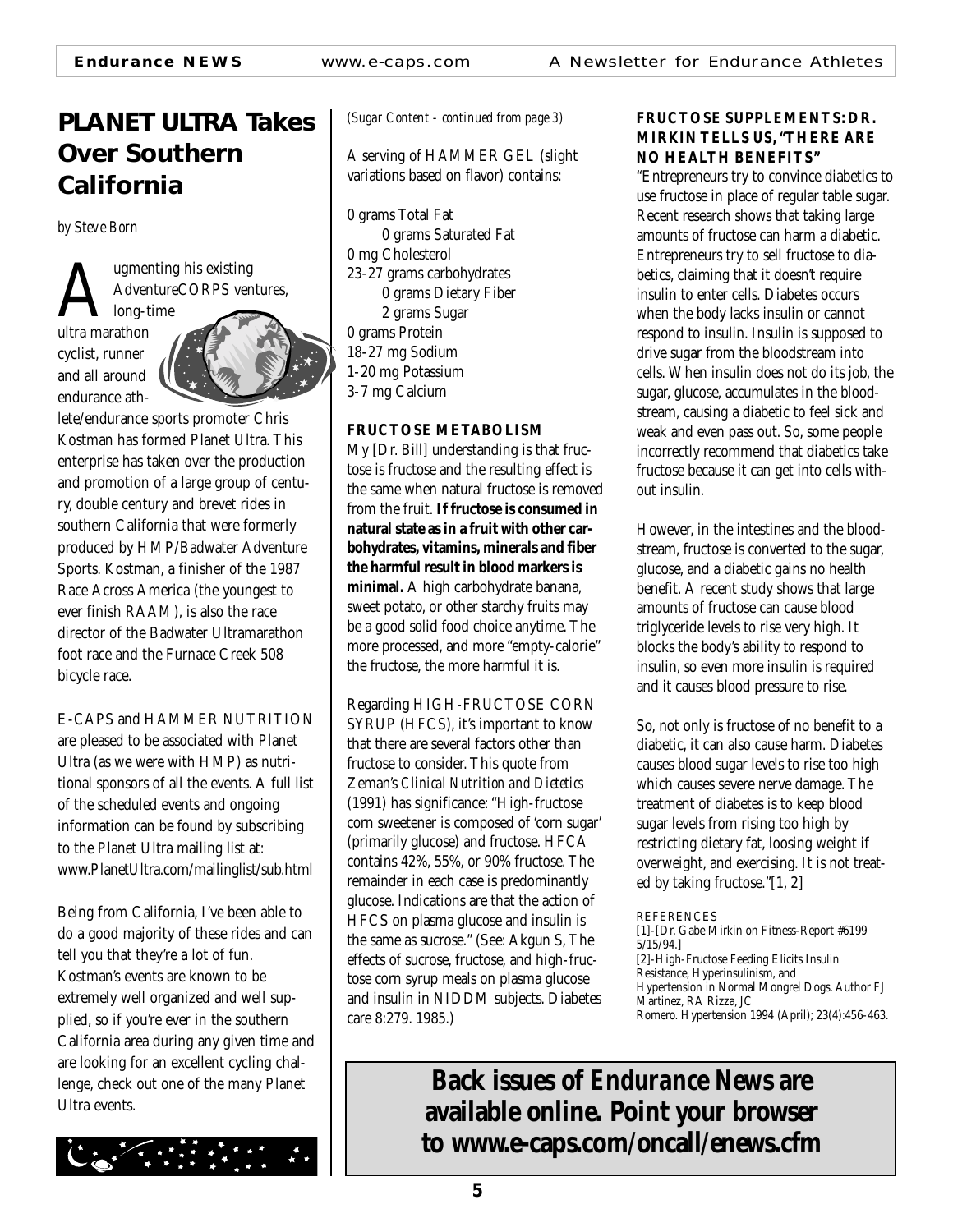### **E-CAPS/HAMMER NUTRITION dominates the 2001 Race Across America (RAAM)** *by Steve Born*

Following the same mountainous<br>
(100,000+ feet of climbing!), 2983-<br>
mile course that was used in 2000,<br>
18 solo riders (16 men, 2 women), 8 two- $\blacktriangleleft$  (100,000+ feet of climbing!), 2983mile course that was used in 2000, person teams and 2 four-person teams began the 19th annual Race Across America in Portland, Oregon on June 17th. When it was all over, 12 solo riders, 5 two-person teams and both four-person teams had finished the grueling race. Riders using E-CAPS/HAMMER NUTRITION products dominated the results. We'd like to recognize and congratulate them!

**Cassie Lowe** successfully defended her title in a time of 10 days, 7 hours, 42 minutes, which was also fast enough to place her a superb fourth place overall. Cassie's primary fuel was Sustained Energy (three scoops per serving) or Hammer Gel (three servings) consumed on an hourly basis. On average, she drank up to 15 bottles of Sustained Energy along with nearly one half bottle of Hammer Gel a day. She did enjoy occasional consumption of solid food as well.

She also relied heavily on Race Caps, Enduro Caps, Endurolytes, Anti Fatigue Caps, Tissue Rejuvenator and Super AO, which she took at regular intervals during the 21+ hours she rode daily during RAAM. By the time she reached the finish she had taken over 200 Race Caps, over 400 Enduro Caps, over 600 Endurolytes, over 200 Anti Fatigue Caps, 80-100 Tissue Rejuvenator, and 40 Super AO. In her own words, "these fuels and supplements were the backbone of my race food again this year. I was determined to rely on quality fuel and stay away from sugary foods, things I knew weren't going to give me the energy I required." As her crew chief again this year, I am pleased to say that the fuels and supplements worked perfectly.

Former champion **Rob Kish**, who has finished every RAAM he's entered, an astonishing 16 RAAMs, had his best race in years, finishing a strong second behind eventual winner Andrea Clavedetscher of Lichtenstein in a time of 9 days, 21 hours, 18 minutes. This was the first year Rob had integrated E-CAPS/HAMMER NUTRI-TION products into his training and in RAAM; the proof of their effectiveness was seen in his results.

Another former champion, **Danny Chew** has never finished lower than 3rd place in RAAM and finished in that position this year in a time of 10:03:07. Danny is a long-time user of E-CAPS products.

**Mark Patten** continues to get stronger and faster with more and more RAAM experience. His strong 4th place finish in the solo men's division (10:13:18) is his highest placing to date.

**Wayne Greenway** was the second rookie to finish the race this year (behind Rainer Klaus of Germany) in an impressive 6th place finish with a time of 10:19:08. From my vantage point Wayne appeared to get stronger the longer the race progressed. Should he decide to compete again, I believe he can finish with an even faster time.

The same can be said for another first time RAAM entrant, **Dan Jordan**. He and his wife Heather own The Wheel Cyclery in Kansas City, Missouri so they not only use the products; they sell them as well. Dan's time of 11:00:55 gave him a 8th place finish.

**Jeff Stephens** is perhaps the biggest rider to ever qualify for and compete in RAAM. Built more like a linebacker than what one would consider ideal for RAAM, Jeff silenced all the potential critics with a solid 10th place finish.

At 60, **Peter Lekisch** became the oldest person to complete RAAM. His time of 12 days, 20 hours, 50 minutes is remarkable and shows that age should never keep you from realizing your dreams.

**Peter Pop and Jim Pitre** (Team E-CAPS) finished in third place (7 days, 20 hours, 57 minutes) in the highly competitive twoperson team division. One thing to note about this team is that Peter is 51 years old, Jim 61. They were a decade or two older than all the other teams in the race, yet, like Lekisch in the solo division, showed that age need not be a negative factor in RAAM.

**Nina Norris** captained the four-person women's team, Team RB4/BIAK that



*Cassie Lowe, near the Utah border, defending her RAAM title .*

won their division in 6 days, 20 hours, 20 minutes.

More information about RAAM, including all the results, time splits and interviews can be found at www.ultracycling.com or www.raceacrossamerica.org.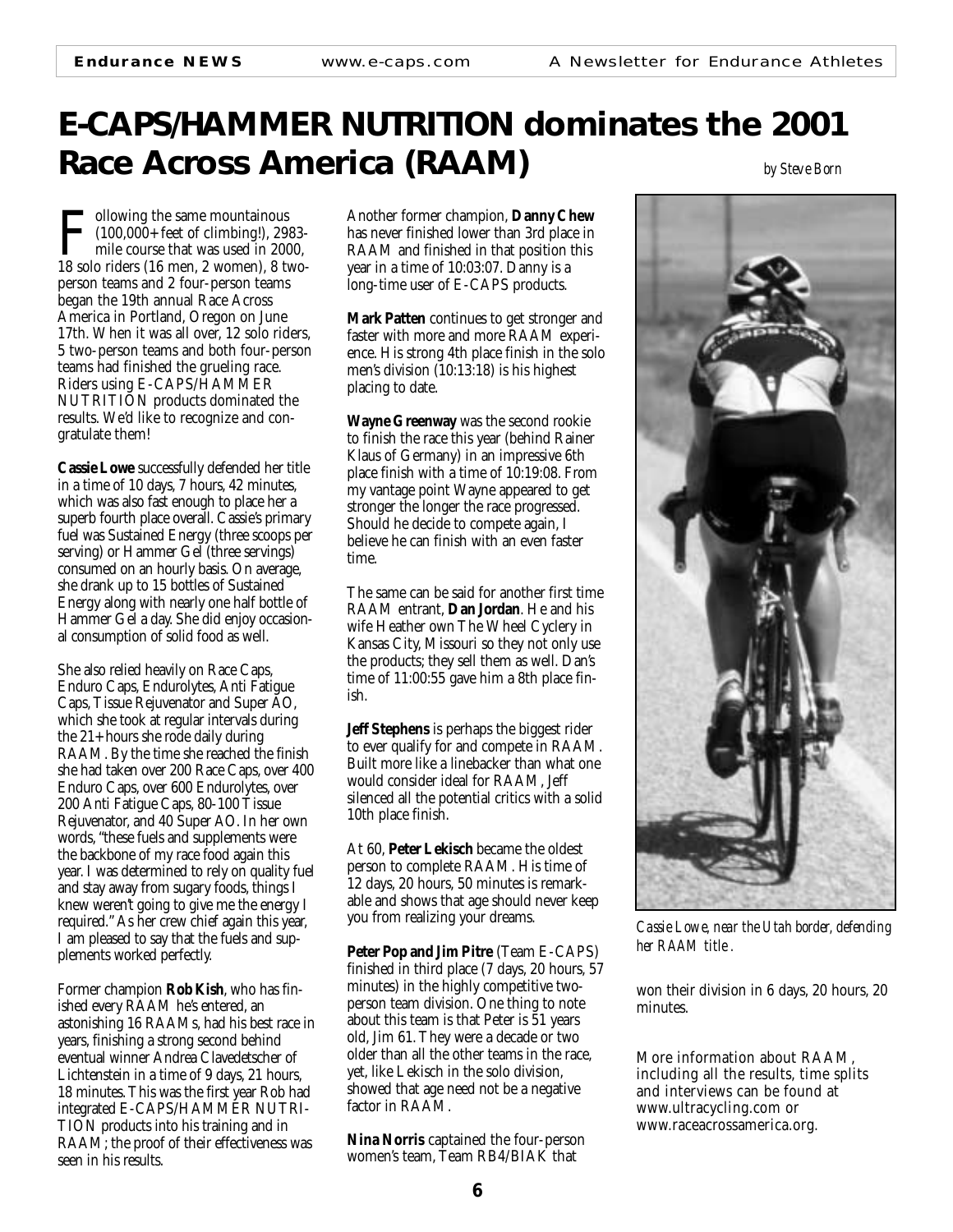### **Athlete Spotlight — Werner Schweizer** *by Steve Born*

O**n June 23 of this year, Switzerland's Run in a superb 20th place overall in an amazing Werner Schweizer, at age 62 completed the Western States 100 Ultra Marathon 20 hours, 33 minutes, 19 seconds. Werner is a long-time user of E-CAPS and HAMMER NUTRITION products. I recently emailed Werner to congratulate him on his tremendous accomplishment, to ask him a couple questions and to ask him to share a little bit about himself with us.**

**STEVE:** Werner, Brian, I and all the staff at E-



CAPS want to congratulate you on your most impressive performance at this year's Western States 100. Can you give us a little background on yourself and your running career?

**WERNER:** First of all, I apologize for my bad English. I am not a writer and have difficulties to say what I really feel and would say.

Secondly, I am rather confused receiving your congratulations. I rather need to say thanks to you, E-CAPS and HAMMER NUTRITION, to give me all the advice that enables me to enjoy life, running and being myself. The advice I received through the endurance list and your products help me to have a good quality of living.

And running is just what I need to maintain that quality. I would also say that I am a "recreational runner," running just because I've got two legs and love to be outside, living with and admiring the beauty of nature. Considering that I do a full time job inside, I need to feel the outside breeze whenever possible.

I am a "late starter" beginning with some cycling when I was already 40. From 1979 to 1988, I commuted to my job by bicycle (50km each day), all year round, for almost 10 years, which gave me a base of endurance. And which took me away from illness. Once we began our jewelry job, I had no more the opportunity to commute (or just for 10km) and I increased my running. But running means mountain running, especially uphill. I was never a "frontrunner," but with the help of E-CAPS (I use Race Caps and Enduro Caps since '88 or '89), I became an endurance runner, and had some good results on multi day stage running.

**STEVE:** How did it all come together for this year's Western States?

**WERNER:**Why running Western States? Taking care of the American runners joining the Swiss Jura Marathon, I had Bernd Leupold with me in 1997. He is a 10 times Western States finisher under 24 hours, living in Forest Hill

almost on the Western States trail. We went out for the usual morning run and, after an hour of running he told me that I have to try Western States in 1999, because then, I will be 60 and may win my age group.

But how to train for Western States? To make a long story short, I got injured three weeks before Western States [1999], made it to the start and through the race, but I said "never again." It was the toughest race that I ever did. Why running again in 2001? I have runner friends who enjoyed three times Western States. Therefore, I said, try it again. And 2001 was perfect (except that I fell on the ground after 20 miles and injured my left upper leg). I did a good training on the trail (150 miles the 14 days before), and had a lot of fun running alone for hours in the heat of the Sierra. The race day began with a late start of five minutes due to our car which broke down on the motorway at 4 AM. But once in the race, no pressure — only fun. I was only a little bit disappointed when Emma Davies overtook me. But it was downhill where I have to be very, very careful. Is it because of the age? I do not understand but it seems to me that I am no more as loose as when I was younger and therefore I always lose contact downhill with my racing partners. But the most important is that I enjoyed the race and would return or do another 100 Miler whenever it is.

**STEVE:** How does it feel to pass runners a few decades younger than you?

**WERNER:**It is the same feeling as if you pass someone. Never think of nor feel your age otherwise you become old. And I sometimes think I may go too fast and that I will pay afterwards.

**"Winners never quit and quitters never win and the secret of success is hard work and that is why it remains a secret to so many."** Werner Schweizer

**STEVE:** What kind of strategy did you use for this race?

**WERNER:** My strategy is to start at a strong pace and hold as long as possible. There are always good and bad moments. And you know that you remember the good ones and you forget the bad.

**STEVE:** What is the hardest part of the Western States?

**WERNER:** Certainly the downhill from Highway 49 to No Hands bridge. In the night, on a difficult trail with the muscles aching, this seems to be the most difficult. After a rest for shoe change and after crossing the river I felt some difficulties to restart.

**STEVE:** How do you work through those difficult spots? Mental toughness?

**WERNER:** Is it mental toughness or human being stupid? I think that once I made up my mind to start and if my overall health permits, I am going to the end making the best of it. Winners never quit and quitters never win and the secret of success is hard work and that is why it remains a secret to so many. Is this mental toughness?

**STEVE:** Can you tell us what supplements and fuels you used in the race? How much? How often?

**WERNER:** I used SE and HG, the normal quantity of 1/2 liter bottle, nothing else for nutrition even though at some aid-stations there were marvelous strawberries. The only "not optimal" was that I added half of water and half of Gatorade. It was mainly because the water at the aid stations had that chlorinated smell. They should serve bottled water or ground water from Robinson Flat. I took also E-CAPS for each 1.5 hours. I prepared in a plastic bag: 2 Enduro Caps +1 Race Caps, 2 Endurolytes, 2 Anti-Fatigue Caps, 2 Super AO and 2 PIC. In addition, I added 2 Endurolytes to each bottle. From Forest Hill, mile 60, I used HG whenever I felt without fuel.

**STEVE:** What supplement program do you follow in training?

**WERNER:** All year I only use your products, but and certainly, not enough scientifically. I would need more advice and therefore I read the endurance list and visit your site.

**STEVE:** What are some of the other athletic events you've done this year?

**WERNER:** As I mentioned at the beginning, I am a recreational runner and run certainly too much. Before Western States, I did six trail runs here, ranging from 50 to 70 kms. This was my Western States training. After Western States, I did the Swiss Jura trail, seven days and 323 km, two weeks later a 110km mountaintrail, another week later a 65km mountain-trail. Since then, I do smaller races, uphill mountain, but I race almost each weekend. I will run a marathon (on trails) on Oct. 7. I feel that E-CAPS make me recover much easier.

**STEVE:** Werner, you're very humble but I hope that you'll allow all of us here to say congratulations one more time. Thanks for taking the time to talk and for your answers.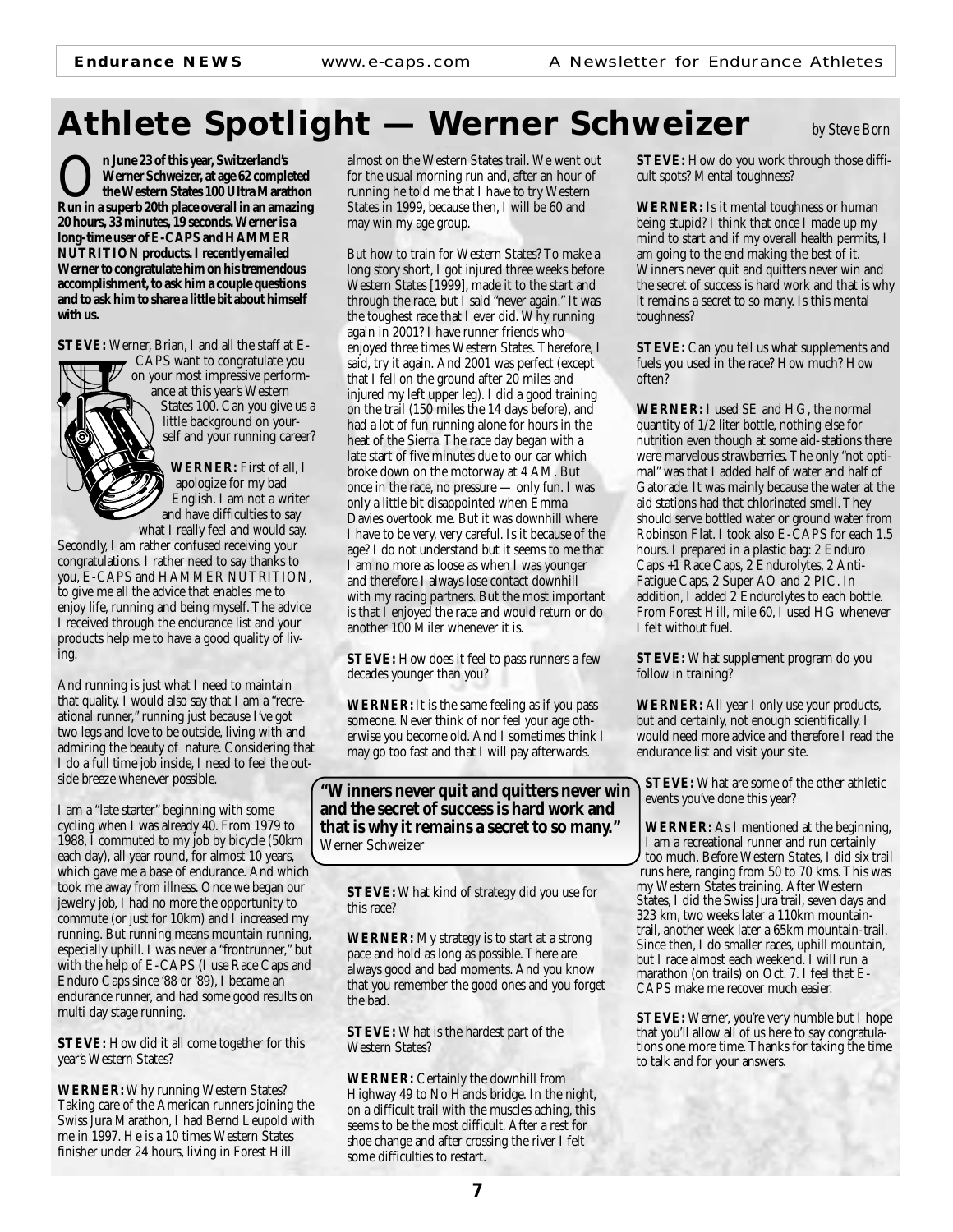## Voler Clothing Update



The current E-CAPS cycling clothing will soon become collector s items! Our new clothing will still be from VOLER, noted for their high quality material and sublimation, but will have entirely new graphics. Brian Frank and Susan Conrad, our graphic designer, have been working feverishly with VOLER S design team to come up with the perfect color/graphics combination. And we believe we ve come up with a classic.

The new clothing has arrived and it s awesome! The color scheme is an eye-catching, eye-pleasing red/steel gray combination. This time we re using primarily Hammer Gel logos (the front and back will have our awesome 3-D/liquid steel Hammer Gel crank logo) along with smaller E-CAPS logos for the graphics. It s really cool looking gear and still at prices well below what you d expect to pay for such high quality clothing.

Here s what we have in stock, with updated prices:

### **Hammer Gel Jersey - \$34.95**

These are made with the same material as same material as the E-CAPS jerseys and includes the 20 hidden zipper, high collar and three rear pockets with reinforced stitching. **S-XXL**



**Hammer Gel Sleeveless Jersey - \$34.95**  New to our clothing line, this quick dry-



ing sleeveless jersey is made with a 100% polyester micro-mesh material and has the same 20 hidden zipper and three rear pockets as the regular jersey. **S-XL**

**Hammer Gel Wind Jacket** - **\$49.95**

A wind jacket at this price with this quality and



durability that looks this cool is a STEAL! This is a first rate jacket and the color scheme and graphics are sooooo sweet.

**Hammer Gel Bib Short- \$39.95** (Same material/padding as the regular shorts in the two new color schemes). **S-XL**



### **Hammer Gel Shorts- \$34.95** Voler s top-of-the-line Peloton

shorts with the comfy Cantara padding. We have TWO color choices: a red/granite short with black Hammer Gel graphics and a black/granite short with black Hammer Gel S. graphics). **S-XL**

Sometime in late November or early December you will be receiving a copy of our new logowear and racewear catalog featuring all of our logo apparel and the new cycling uniforms. If you don t want to wait until then, log onto www.e-caps.com/softgoods.cfm. By the way, our premium quality clothing at unbelievably low prices make ideal presents for you, your spouse and/or friends.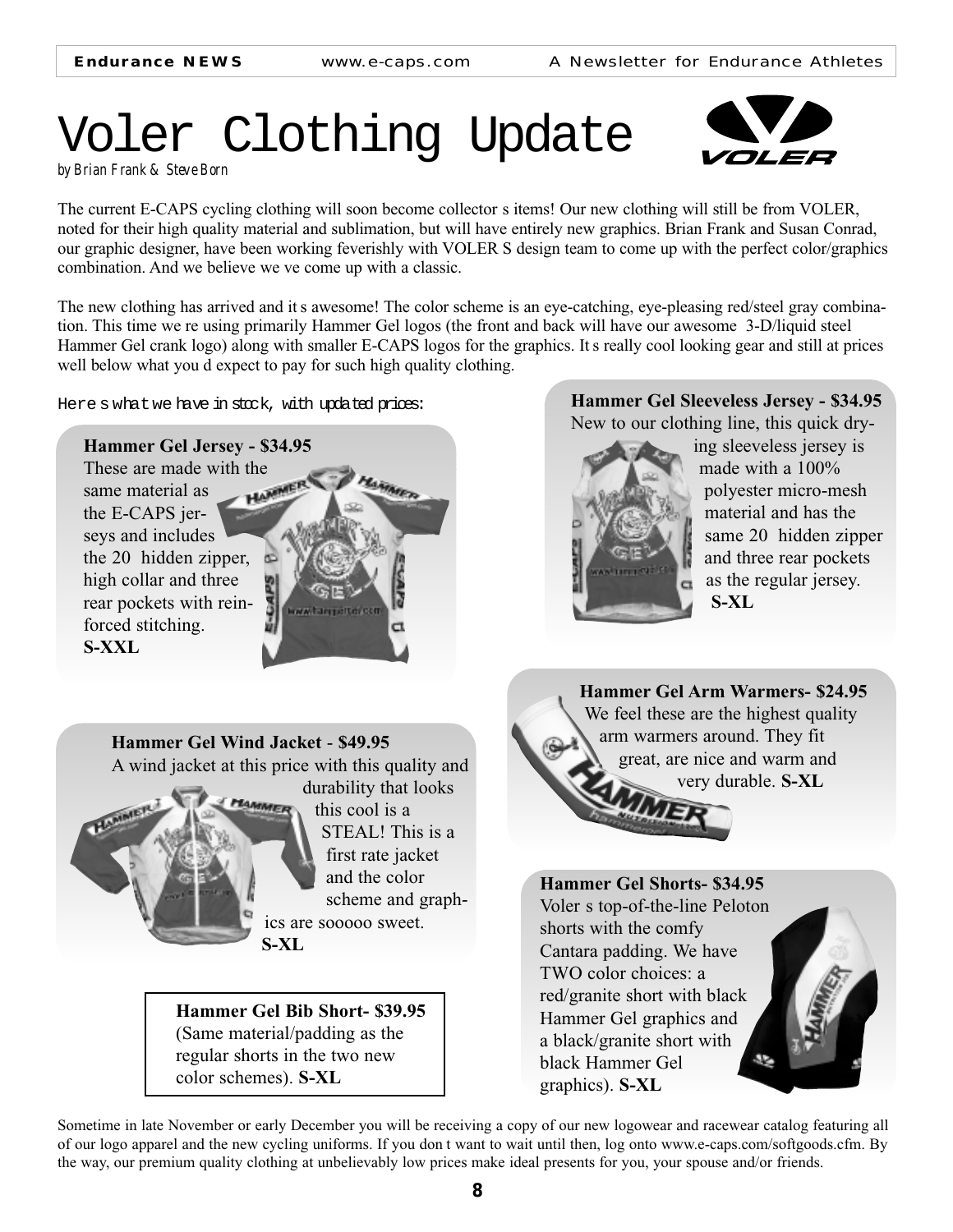### **Free Radicals and Antioxidants: Balance is Key — A Review** *by Bill Misner, Ph.D.*

Once an endurance athlete com-<br>mences training, they subject<br>free radicals than at rest. Too much free mences training, they subject themselves to 12-20 times more radical increase will impose harmful tissue-degrading substances from increased exercise metabolism, which may damage lipid cell walls degenerating skin into wrinkles, predisposing DNA to mutagenic cancerous growths, adding immune-related illnesses, allergies or simply a general feeling of fatigue. Increasing free radicals to the human system should make us older faster, yet endurance athletes, who neutralize free radicals by resting periodically, eating fresh raw vegetables and fruits, while supplementing high dose antioxidants appear to defy the aging process. By slowing down the aging-process, athletes also enhance post-workout recovery, avoid overuse injuries, and maintain a powerful immune response from systemically neutralizing free radicals with specific but potent micronutrient anti-oxidant scavengers.

#### **WHAT IS A FREE RADICAL AND HOW DOES IT INFLUENCE PERFORMANCE?**

A free radical (FR) is a highly reactive molecule that contains at least one unpaired electron in its outer orbital shell. Once it is "freed" in living tissues, the unbalanced molecule causes multiple cellular damage until it is neutralized by a scavenging antioxidant enzyme. FRs are perhaps "Public Enemy Number One" to cellular longevity and quality of life. A tissue reaction from free radical excess are suspect for premature aging, cancer, atherosclerosis, immune function disorders, allergies and a wide assortment of degenerative diseases. FRs result from a number of exogenous pollutants introduced from air, water, food, medications, cigarette smoke and sunlight radiation. Endogenous FRs are formed within all of us during energy metabolism. When a muscle contracts, oxygen combines with water in muscle mitochondrial cells up to 5% of the inhaled oxygen forming superoxide (O2-), hydrogen peroxide (H2O2) and hydroxyl (OH-) radicals throughout the multiphased electron transport chain [1]. Once formed, free radicals continue to react and interact negatively damaging cellular tissue. The extra unbalanced electrical charge assumed by peroxides and superoxides causes them to manifest a strong attraction to polyunsaturated fatty cell membranes, nucleic acids found in the DNA code for cell replication, and other cellular proteins. Upon contact with a target, the FR is neutralized, but unfortunately whatever it "hit" becomes an electrically unbalanced FR also. A chain reaction may produce thousands of FRs before an antioxidant enzyme reduces its reactive nature [2]. Damage losses mount beyond the living tissue replication, repair and rejuvenation capacities, causing constant degeneration until cellular death occurs. When a cell membrane is initially damaged, it no longer has the capacity to transport nutrients, oxygen, water or waste matter.

Cell membranes may rupture, spilling their contents into surrounding tissues, and creating further damages to surrounding cells. The worst of these destructive reactions may be found in the chromosomes and nucleic acids of the cell, which may alter the cell replication rate or order resulting cancer cell mutations [3]. The origin of most cardiovascular disease may be closely tied to unrestrained free radical damages to cell membranes lining the blood vessels and are the implicated "villains" in LDL-cholesterol plaque accumulates linked to the causes of cardiovascular heart disease [4, 5, 6]. During unchecked oxidative stress, fatty acids within each target membrane advance the rate of oxidation to Low Density Lipoproteins (LDL) cholesterol, which advances the rate of aging, adult onset diabetes, atherosclerosis and coronary artery disease [6].

Production of free radicals is inevitable. An exercising athlete provides an excellent model-combatant for opposing excessive free radical production. During intense exercise, 2-5% of the inhaled oxygen increases the tissue contents of free radical exposure. Brooks [7] measured rates of FR metabolite increases from 12 to 20 times above resting values. Later, Quintanilha [8] discovered up to three times the normal muscle damage rates in rats (post mortem) who were subject to light aerobic exercise sessions for two hours duration. On the other hand, animals who are exercised intensely until exhausted were observed to deplete 40% of their muscle glutathione antioxidant stores while reducing liver glutathione stores 80% (the main storehouse for antioxidant glutathione) [9].

The model for free radical research is the exercising athlete. Jenkins [10] inferred that large quantities of inhaled oxygen during exercise clearly induced harmful free radical chemistry, namely lipid peroxidation. Lovlin [11] monitored the indices of free radical damage during exercise, correlating increased peroxidation of lipids after intensive workouts. During such intense exercise sessions when maximal oxygen rates are reached (VO2 Max), plasma malonaldehyde (MDA), markers of lipid peroxidation, dramatically increase to 26% above resting value markers (serum MDA levels). Light workouts performed at 40% VO2 Max rate, however, actually decrease serum MDA by 10% below resting values. If serum markers (MDA) of free radical production were interpreted as indicators of aging, light aerobic exercise should prolong life span by 10% in those who regularly practice it. This may explain the health implications of how light stimulation of the natural antioxidant system within human physiology may impact both quality of life and longevity in terms of quantity of life. The rate of aging is slowed down when an increase in the antioxidant capacity stores of glutathione occurs. Reduced plasma levels of glutathione appear to correlate with muscle stores of this natural free radical scavenger and how long the individual may yet live [12, 13].

Over training or too much intensity in exercise, without intermittent rest and recovery sessions, tend to peak glutathione depletion on day 11 following 10 consecutive training days. A variable rate of recovery was observed in each of these subjects who trained 10 consecutive days after 5-6 days of not training [14]. Nieman [15] documented the lowest concentrations of immunoglobulin (Ig) to occur 90 minutes after continuous running. C-reactive protein levels, observed indicators of tissue death, begin to rise in runners who race beyond 21 kilometers of roughly 13 miles distance, and becomes progressively worse as distance raced is

*(continued on page 10)*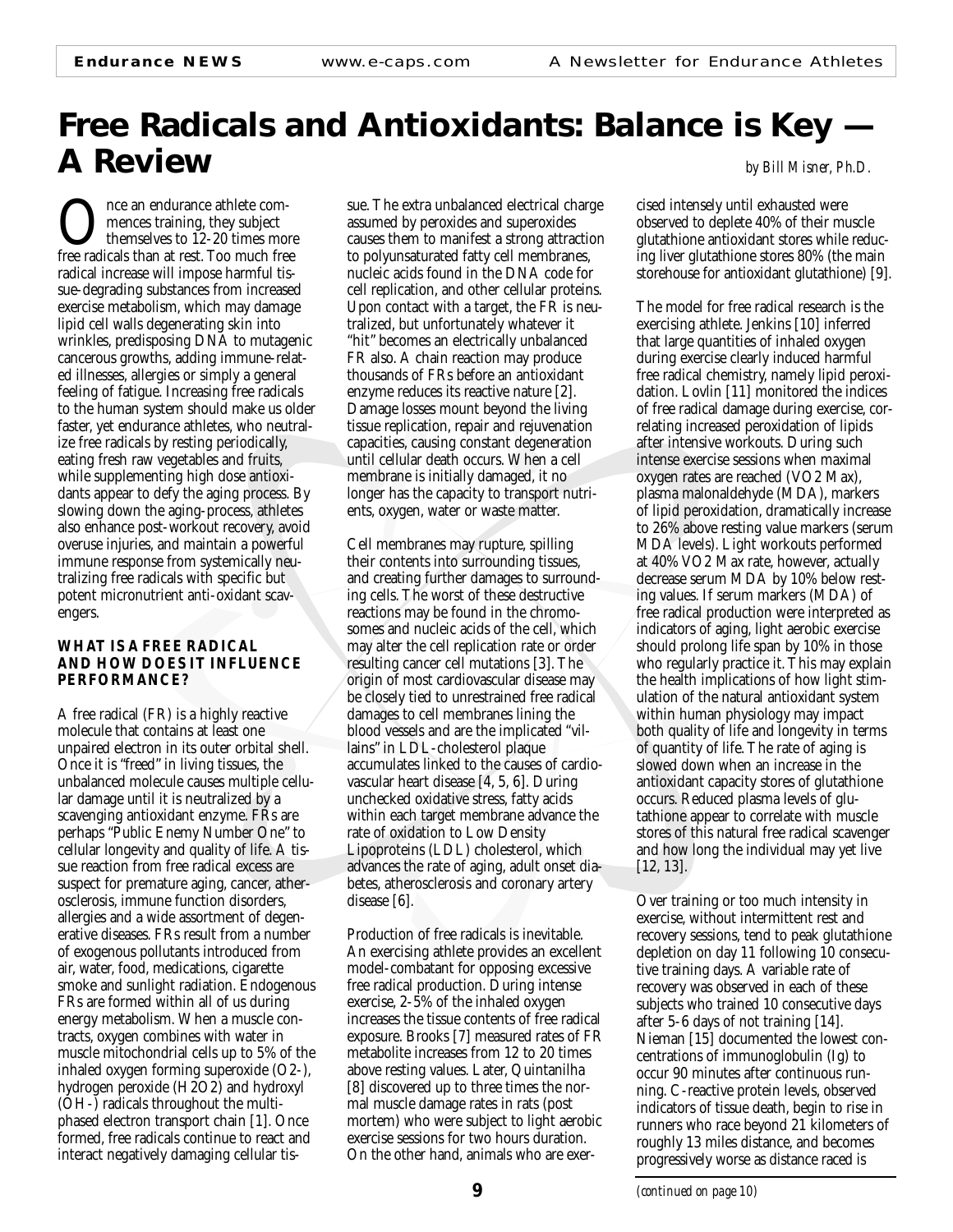#### *Free Radicals - continued from page 9*

increased [15, 16]. There is a hypothetical correlation for exercise time, 90 minutes versus a distance (21km.) of a 13-mile half-marathon distance when systemic markers of tissue damage appear. Blood serum markers of aging and increased predisposition to degenerative disease are similar to those found in an over-trained athlete, yet the athlete rebounds during periods of rest because the exercise-induced free radical accumulates are mostly neutralized, but not all, by his or her conditioned antioxidant defense system.

Over time, free radical accumulates may result in increased onset of fatigue, decreased recovery rate, deteriorated cellular immune response, increased predisposition to degenerative disease, and eventual death. Dekkers [17] notes, "Increased oxidative stress induced by exercise is compromised by increased antioxidant activity, preventing lipid peroxidation after exercise." Human studies have shown that dietary supplementation with antioxidant vitamins has favorable effects on lipid peroxidation after exercise. Olin [18] has shown that intake of antioxidants with food can reduce exercise-induced oxidative stress. The technology of all the forces of modern Science is at this date unable to prescribe a synergistic perfect individual formulation of antioxidant substances to prolong your life or provide extreme quality of life at this date. Some of the antioxidants discussed in this treatise may, when combined with others, provide intermittent reduction of free radical activity in most people, when consumed with food sources. The benefits of oral antioxidant intervention may reduce free radical damage rate, elevate the immune system response, and increase the rate of recovery from daily activity resulting in both enhanced quantity and quality of life.

The body has three main endogenous enzymatic defense antioxidants with which it defends itself against FR exposure; SOD & GLUTATHIONE are briefly discussed: (1) CATALASE neutralizes peroxides (2) SUPEROXIDE DISMUTASE (SOD) destroys superoxide radicals (3) GLUTATHIONE PEROXIDASE detoxifies peroxides. **SUPEROXIDE DISMUTASE (SOD)** naturally occurs in barley and wheat grasses or most green plants, but scientists are disagreed on whether the SOD molecule may make it intact through the acidic digestive system, and, if it does, whether its large size is negotiable through membranes to cellular tissue sites where it is needed. Some manufacturers of SOD enteric coat it, insisting that it is permeable only in a less acidic environment, such as the small-intestinal villi entry ports.

GLUTATHIONE is made from cysteine, selenium, and other amino acid substrates. Several other exogenous substances have antioxidant scavenging properties known to reduce free radical reactions in human tissues. Vitamin E absorbs free radicals forming tocopherol and tocopheroxyl radicals. Vitamin C not only assists by its neutralizing tocopheroxyl radicals but it regenerates and recycles Vitamin E for

> additional potent FR absorption [20]. Vitamin C expenditure in athletes has been shown to be between

> > 2-12

grams per day because of its regenerative role with Vitamin E during high oxygen turnover during exercise [21]. The mineral selenium (200-400 micrograms) forms the active site for glutathione absorption and neutralization of FRs. It also potentiates the efficiency of Vitamin E within the active sites where FRs s are absorbed [22]. Glutathione has the capacity to regenerate Vitamin C & E, and will influence free radical reduction in both fat and water cellular mediums. As noted glutathione has helpers in both water-soluble and fat-soluble arenae. Vitamin A (Retinol) and its precursor, Beta Carotene, are also active fat-solubles necessary for lipid metabolism throughout the body protecting against free radical cellular mutants known to cause some cancers of the skin, breast and lungs [23].

The high rate of oxygen metabolism during exercise saturates muscle cells with free radical activity. As energy levels are spent from exhaustive workouts, the last enzyme catalyst to regenerate ATP for muscle energy is Cytochrome c Oxidase. Even during lighter amounts of oxygen expenditure during endurance exercise, Cytochrome c levels, which precede Cytochrome c Oxidase in the metabolic order are reportedly depleted to less than 50% of their sedentary state levels [24]. An all-out effort may cause Cytochrome c levels to fail entirely. When and if Cytochrome c is depleted, Coenzyme Q-10 is recruited to regenerate ATP by electron-transfer activity within the mitochondria's energy cycle. Elite, very fit athletes tend to show higher muscle mitochondrial levels of Coenzyme Q-10 than their less fit counterparts [25]. Researchers have further indicated that in spite of incidental superoxide radical production when Coenzyme Q-10 enters tissues, the net overall effect of elevated CO-Q-10 in muscle cells results in a decreased total free radical count [26].

#### **THE PROBLEM: EXCESS FREE RADICAL LEVELS**

There are five factors that increase free radical tissue levels:

> (1) Workouts lasting two hours or more

(2) Any workout where heart rate equals or exceeds 80% maximum values

(3) Body fat percents above 15% for

men or 20% for women

(4) Above 45 years of age

(5) Above 200 lbs. body weight

#### **BALANCED SOLUTION: REDUCING EXCESS FREE RADICALS**

Exogenous supplementation in optimaldosed weights may induce free radical scavenging and absorption to reduce cellular damages from normally unopposed reactions. The induction of antioxidant substances may require up to three months for enzymatic count adaption to occur. Free radical reduction may occur at a faster rate with use of the following daily supplements:

(A) Glutamine-Enhanced Whey Protein Concentrates 40 grams/day and or N-Acetyl Cysteine @ 350-500mg/day (B) Glutathione @ 200-2000mg/day (C) Vitamin E @ 600-2000IU/day

*(continued on page 11)*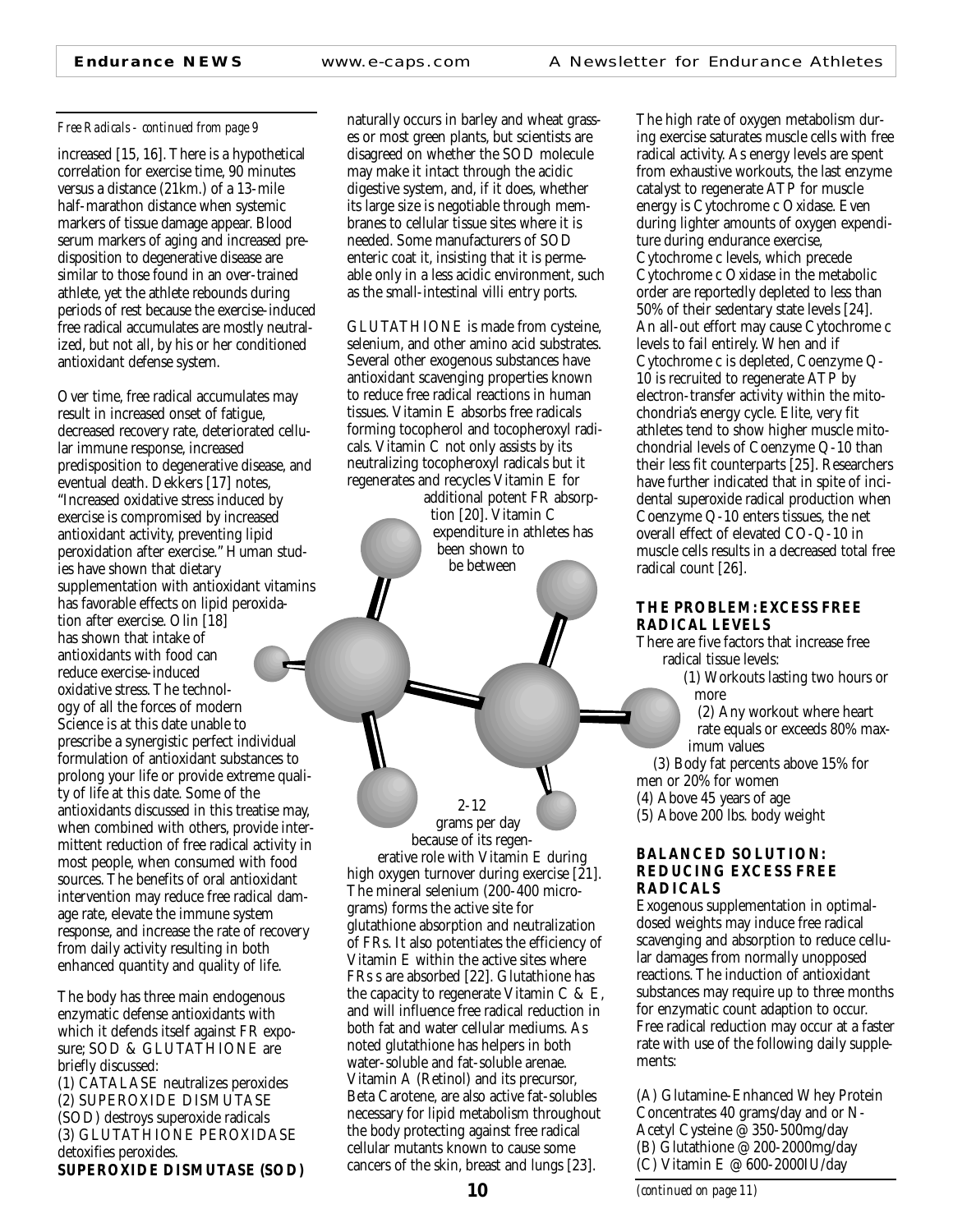(D) Coenzyme Q-10 @60-75mg/day (E) Vitamin C @ 2000-12,000mg/day (F) Selenium @ 200-400 micrograms/day (above 800 micrograms may have toxic side effects) (G) Vitamin A or Beta-Carotene @ 25,000 IU/day (H] Alpha Lipoic Acid 300-800mg/day [I] Melatonin 1-10 mg/day [6, 11, 13]

#### **A POSTSCRIPT WITH PRECAUTION:**

This article suggests control of free radical excess, not to eliminate FRs entirely. Free radicals are used by your body to maintain

#### *(Exercise - continued from page 3)*

blood pressure rise, your breath-rate increases, you sweat. During times of high stress, we could benefit from an immediate physical outlet - a bike ride with friends, a hike, an easy swim or a game of basketball. Regular exercise can melt away ongoing stress and keep things under control. David B. Posen, MD in an April 1995 article in *The Canadian Journal of Continuing Medical Education* stated "As a way of draining off stress energy, nothing beats aerobic exercise."

### **A REDEFINITION OF EXERCISE**

Exercise should do two things: strengthen your body and make you feel better. However, achieving those goals may require a fundamental shift in how you see and do it. I believe that Americans are exercising less because it has evolved into a painful, boring and overhanging chore in our lives. View exercise less as a "workout," that burns calories and more of a "playout," a pause a celebration of life and a function to maintain wellness.

The next time you exercise, try to reconcile your negative stress - fear, anger, anxiety and transform those feelings into clear, positive action. That skill is the hallmark of every champion athlete across all sports: they use negatives to strengthen their resolve. Just as our country is right now. Master this skill and your life will change.

### **HERE'S HOW**

Many of us feel tired or sore after exercise,

*Free Radicals - continued from page 10* homeostatic balance and to control microbial proliferation. The adage, "if a little is good, more is better" does not definitively apply. Balance is key. Antioxidant supplements should be ingested with food. Consulting an alternative medicine physician or health care professional before ingesting large antioxidant supplemental combinations is advised. One size does not fit all, and if you are under the care of a knowledgeable alternative medicine provider, confirm the information provided here with specificity to your healthcare needs.

> Optimistic studies suggest a promising antioxidant role for several other substances, whose suspected antioxidant

which is precisely how you should not feel if your aim is stress management.

According to Kathy Waller, assistant professor of medical technology at Ohio State University, if you exercise too much or too hard, you will "suppress your immunity and wear yourself out unnecessarily."

Clinical psychologist Eliezer Margoles, Ph.D., of The Neuro Behavior and Rehabilitation Network, Inc. in Chicago, Ill. states that "feeling joyful and the pleasure of being in one's body is very beneficial." He urges people to "take time out, and instead of saying no to exercise say no to something else." He also cautioned against a "punitive mindset" in which some people engage during exercise, viewing it as a task or punishment instead of a pleasure. Let me suggest four things that will make your exercise a more rewarding and relaxing part of your life:

Above all, do things you enjoy. The more fun you have, the more you'll perform that activity and the more you'll get from it. It is also beneficial to have a variety of exercise outlets — ruts extinguish passion.

It should feel easy. Wear a heart monitor and keep your heart rates in a "comfortably challenging" zone, not a "My-head-willpop-momentarily" zone. Contrary to conventional wisdom, you will get plenty of cardiovascular benefits from easy to moderate aerobic exercise.

scavenging activity against FR reactions. They are Gingko Biloba, Garlic(Allicin), Milk Thistle(Silymarin), Echinecea, Lycopene, Astaxanthin, Alpha-Lipoic Acid, Quercitin, Gamma Linoleic Acid (GLA), Flaxseed Oil, Germanium, Aloe Vera, Bromelain, Cats Claw, Essiac, Hydrochloric Acid (Betaine), Modified Citrus Pectin, Pau d' Arco, L-Carnitine, Ipriflavones, Astralagus, Carnosine, Grape Seed Extract, Cholestin, Bromelain, Tumeric, and several of the alpha- and beta- Carotenoids.

*References are available upon written request by contacting Endurance News, 4952 Whitefish Stage Road, Whitefish, Montana 59937.*

Choose more beautiful exercise venues. Nature is the best "therapist" you'll find. Take the pressure off yourself. Exercise need not be a 10-mile run. To me, the best activity to bring about mental and physical clarity is a simple hike on the trails with family and friends.

I saw a father kicking a soccer ball in the park with his son the day after the attack on America - likely reflecting on the events with his boy. That struck me as a wonderfully healthy and positive way to deal with this tragedy. The soccer provided dad with a needed sports diversion and showed the boy - by example, and on his turf - that deep breaths, dialog and togetherness are more far effective ways to deal with scary or difficult things than turning to drugs or alcohol or, worse, directing one's anger towards others. Lessons for us all, indeed.

*Eric Harr is a professional triathlete, author and television host. His new book, "The Portable Personal Trainer: 100 Tips to Energize Your Workouts and Bring out the Athlete in You,'' is available in bookstores and online at www.Amazon.com.*

© 2001, Eric Harr. Distributed by Los Angeles Times Syndicate International, a division of Tribune Media Services. Reprinted with permission.